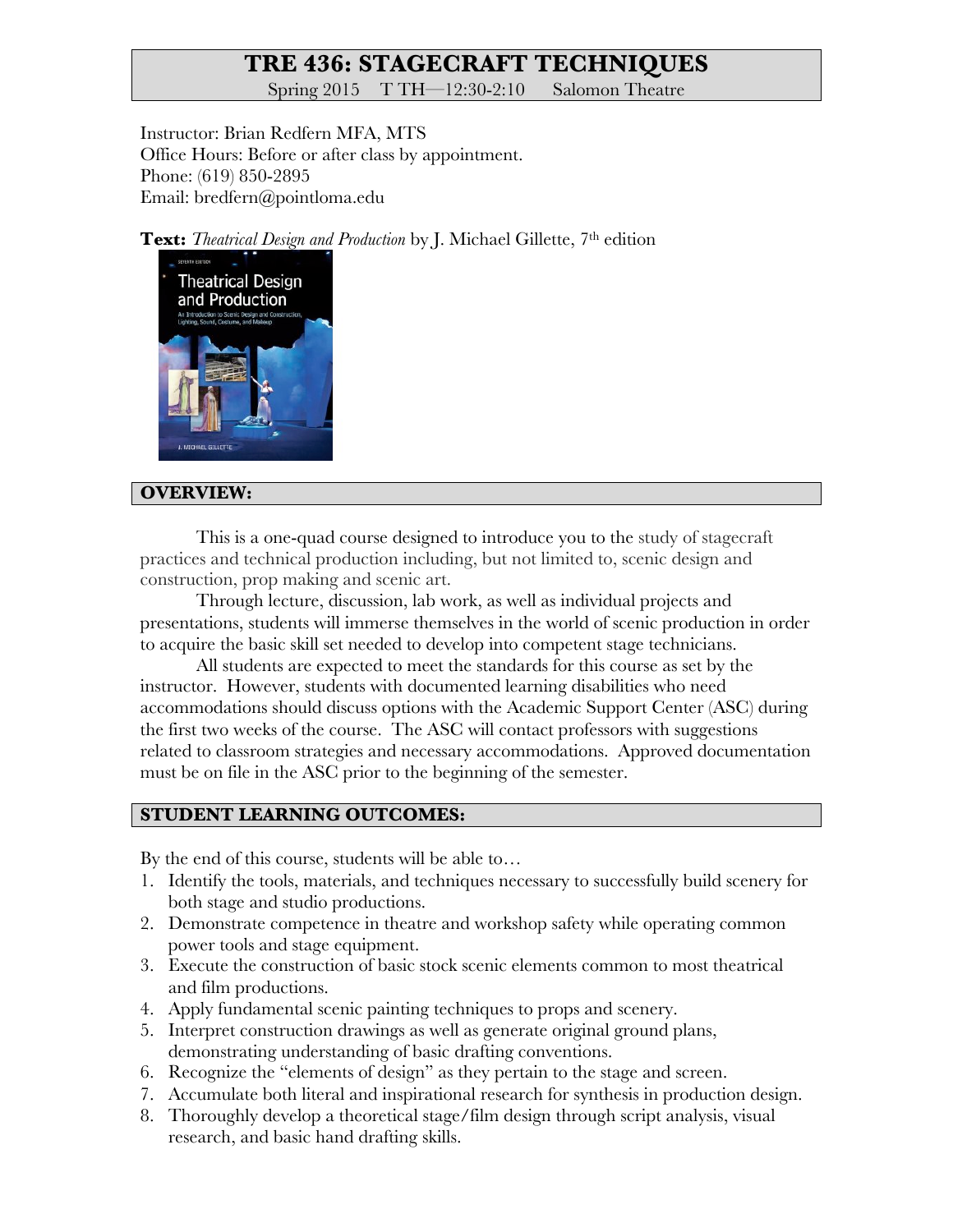## **EXPECTATIONS FOR STUDENT WORK:**

All work is to be completed to the best of the student's abilities prior to the due date and submitted on time. **No late work will be accepted** with the exception of circumstances beyond the student's control, i.e. sudden illness or bereavement. If you know you will not be in class, it is your responsibility to inform me as soon as possible so that you may turn in your work prior to the missed class session. If absent without prior arrangement on the day of a quiz, exam, or presentation, the student will not be able to make up the missed assignment. All written work completed outside of class must be typed and double-spaced. Please bring appropriate note-taking material everyday as well as your textbook.

#### **ACADEMIC HONESTY:**

Students should demonstrate academic honesty by doing original work and by giving appropriate credit to the ideas of others. As stated in the university catalog, "Academic dishonesty is the act of presenting information, ideas, and/or concepts as one's own when in reality they are the results of another person's creativity and effort. Such acts include plagiarism, copying of class assignments, and copying or other fraudulent behavior on examinations. A faculty member who believes a situation involving academic dishonesty has been detected may assign a failing grade for a) that particular assignment or examination, and/or b) the course." See Academic Policies in the undergraduate student catalog.

#### **ASSESSMENT AND GRADING:**

Grades will be given based on the following scale:

| A     | $94 - 100\%$   | $\mathbf{C}$ | 73-76.99%          |
|-------|----------------|--------------|--------------------|
| A-    | $90 - 93.99\%$ | $C$ -        | 70-72.99%          |
| $B+$  | 87-89.99%      | $D+$         | 67-69.99%          |
| B     | 83-86.99%      | $\mathbf{D}$ | 63-66.99%          |
| $B -$ | $80 - 82.99\%$ | D-           | $60 - 62.99\%$     |
| $C+$  | 77-79.99%      | F            | $59.9\%$ and below |

Final grades will be weighted as follows:

| Exams                        | 20%    |
|------------------------------|--------|
| <b>Final Design Project</b>  | $15\%$ |
| In-Class Projects            | 20%    |
| <b>Research Presentation</b> | $15\%$ |
| Class/Lab Participation      | $25\%$ |
| Attendance                   | $5\%$  |

Any unsubstantiated request for a grade change will result in the student's actual percentage being lowered by one letter grade. Your grade will be calculated according to the scores you earn on your assignments only. Do not ask for a change unless you feel there has been an error in scoring or in grade entry. **Students may check their current grade at any time on Canvas under the "my grades" category.** I will enter grades in a reasonable time frame to keep you up to date. I do NOT round final grades up.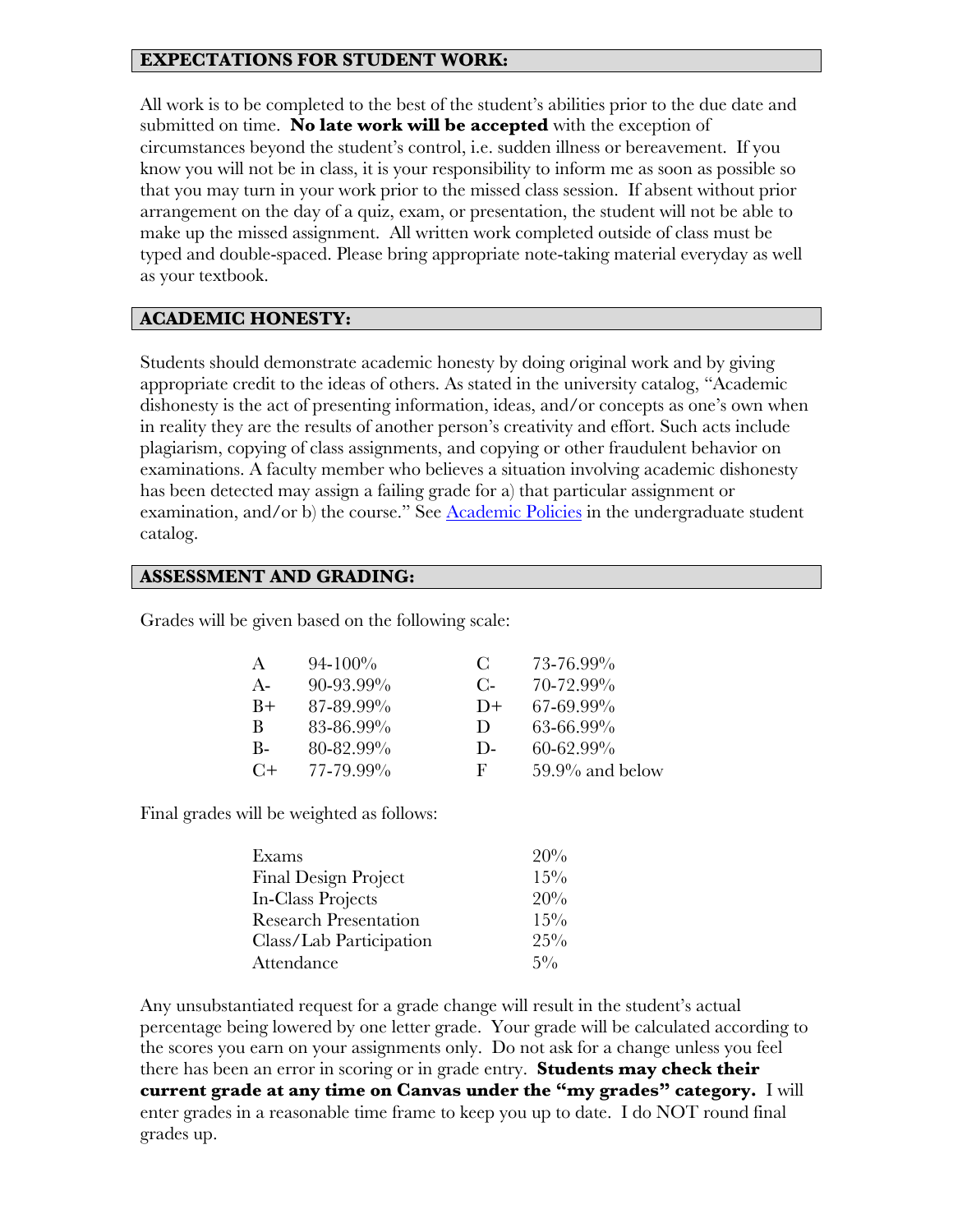## **COURSE PROCEDURES AND REQUIREMENTS:**

Each class session will begin on time; we have very little time in this course and must be very conscientious in our use of it. The structure for this course will be divided during most class sessions between lecture/discussion and practical lab application time.

- 1) **Exams:** There will be two formal examinations, a midterm and final, making up 20% of the course grade. The exams consist primarily of multiple choice and short essay questions. Exam questions will be developed from assigned reading, in-class handouts as well as lecture and discussion. Taking notes is essential. Missed exams cannot be made up unless prior arrangements were made.
- 2) **Final Design Project:** Your final project in this class will consist of the development of an original scenic design for a play to either be set on a theatrical stage, a soundstage, or a television studio. More details will be provided in the coming weeks.
- 3) **In-Class Projects:** Lab time will be split between in-class construction, prop, and painting projects as well as work on Salomon Theatre's winter and spring productions of *Dr. Faustus*, and *Godspell.* In-class projects are designed to teach the basics in construction technique, prop making, and scenic painting. Points will be granted upon completion of in-class projects.
- 4) **Research Presentation:** Each student will choose an area of stagecraft or design to explore in greater detail and lead a 10-15 minute class presentation. Topics for your research project will be submitted at the beginning of the third week of classes. Content and formatting specifics will be discussed in class.
- 5) **Class/Lab participation:** The nature of this course is to be as hands-on as possible. Simply put, you will learn by doing. Therefore, it is imperative that you participate in all class/lab activities. You will be awarded 5 points each day for full participation, 3 points for partial participation, and zero points for absences or no participation. The importance of participation to the learning process is weighted accordingly in the make up of your final grade, as this is the category holding the most value. If a student misses class due to circumstances beyond his or her control, working the equivalent amount of time in stagecraft activities on Salomon Theatre productions can make up lab participation points.
- 6) **Attendance Policy:** Students are expected to attend every class. Participation points will be given every session for attendance: 3 points for each full class, 2 points if tardy and zero points if absent. Any student missing **THREE** classes will be dropped from the course. Please be on time and plan on staying until the end. Students arriving late or leaving early **THREE** times will earn the equivalent of one absence. Once again, a student missing class for a legitimate reason should inform me as soon as possible prior to the absence. Absent students are still responsible for knowing all material covered in class. Attendance makes up 5% of the final grade.